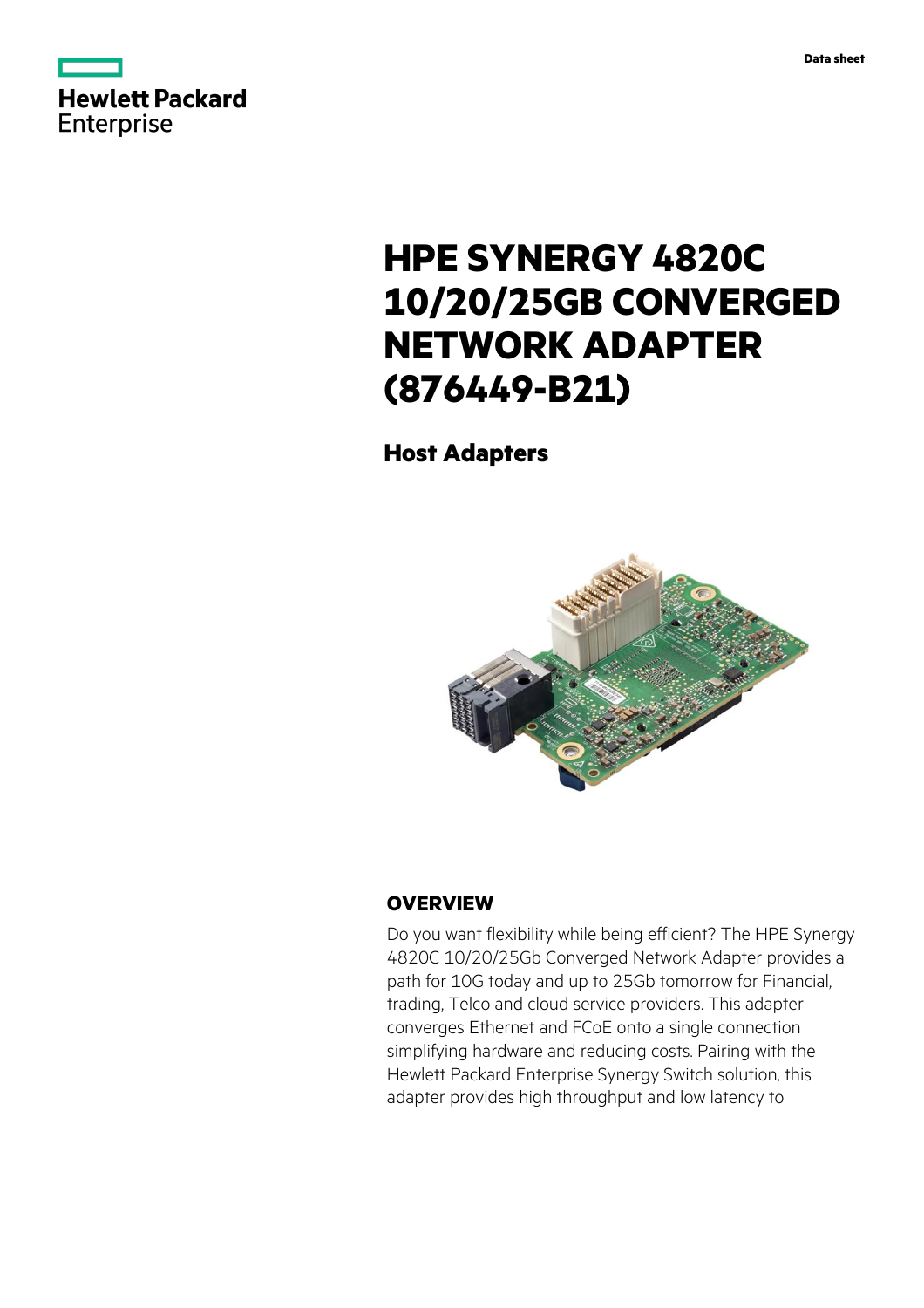implement intelligent and flexible networks connecting the server to the switch.

## **FEATURES**

### **Deploy more Applications with Less CPU Utilization**

The HPE Synergy 4820C 10/20/25Gb Converged Network Adapter delivers single root I/O virtualization (SR-IOV) with the ability to run a large number of virtual machines (VMs) per server. This reduces the need for hardware and the resultant costs of space and power required by those devices.

Reduces CPU Utilization and helps improve host VM density and server efficiency using remote direct memory access (RDMA) over Converged Ethernet (RoCEv2) for Live Migration and Microsoft SMB Direct environments.

### **Speeds to Compete**

The HPE Synergy 4820C 10/20/25Gb Converged Network Adapter delivers flexibility to compose multiple network flows including Ethernet and FCoE or iSCSI within each connection.

Improves small packet performance with Data Plane Development Kit (DPDK. For Financial, Trading and Telcos that expedites data processing due to little latency, and contributes to high performance computing (HPC).

## **Prevent Unauthorized Access**

The HPE Synergy 4820C 10/20/25Gb Converged Network Adapter fortifies security through Authenticated updates and Secure Boots that scan your system when booted to ensure no suspicious activity is present.

Stops unauthorized access to memory or storage with device-level firewall. This ensures that on-device firmware and configuration data can only be accessed by authorized agents.

## **Technical specifications HPE Synergy 4820C 10/20/25Gb Converged Network Adapter**

| <b>Product Number</b> | 876449-B21                                                                                                                                                                                                       |
|-----------------------|------------------------------------------------------------------------------------------------------------------------------------------------------------------------------------------------------------------|
| Data rate             | This adapter delivers 20/40/50 Gb/s bi-directional Ethernet transfer rate per port (40/80/100 Gb/s per<br>adapter), providing the network performance needed to improve response times and alleviate bottlenecks |
| Power                 | 13.6 W typical, 14.1 W maximum                                                                                                                                                                                   |